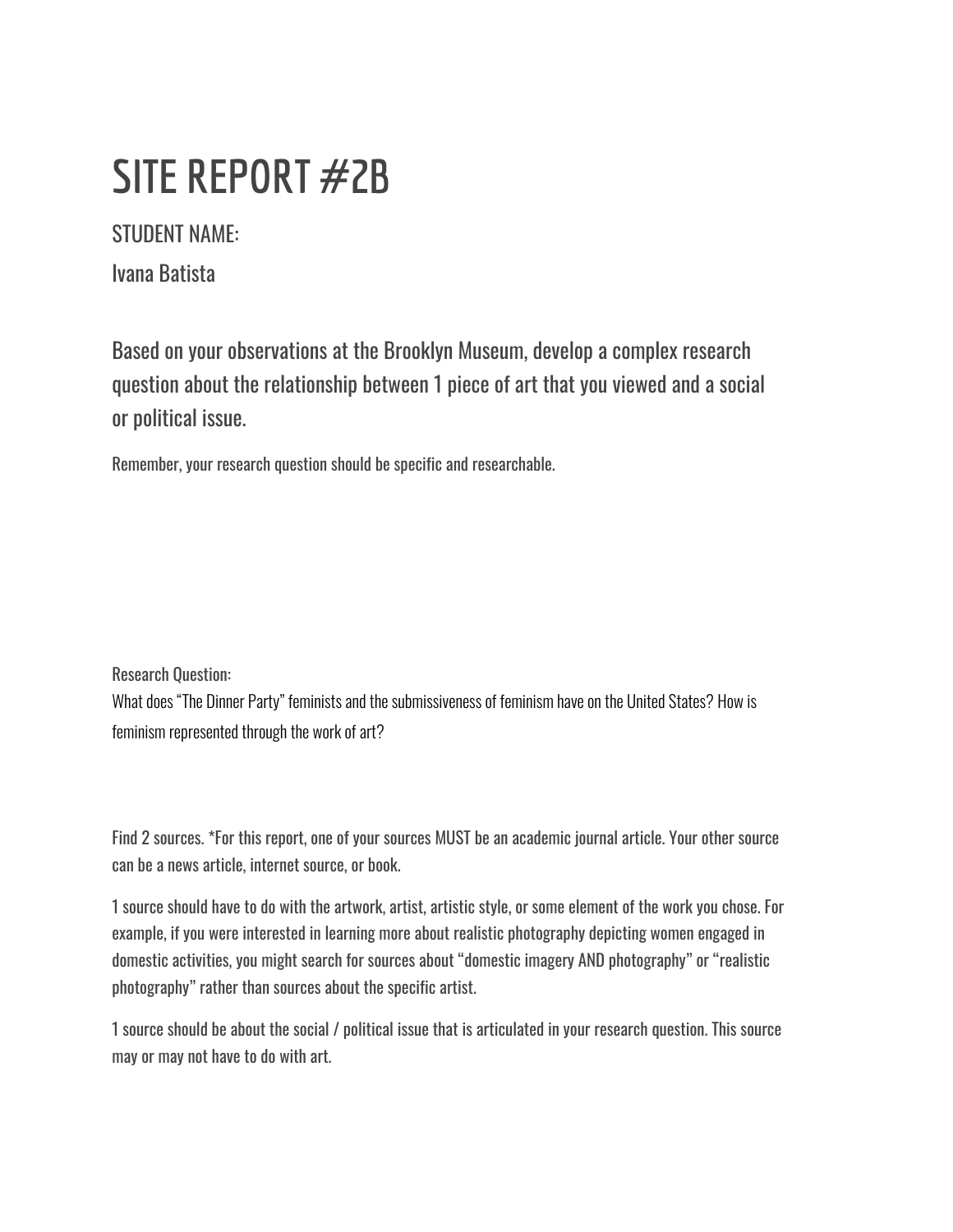#### Write an MLA citation for each source:

#### Source 1

Gerhard, Jane. "Judy Chicago and the Practice of 1970s Feminism." Feminist Studies, vol. 37, no. 3, Fall 2011, pp. 591–618. EBSCOhost,

citytech.ezproxy.cuny.edu:2048/login?url=http://search.ebscohost.com/login.aspx?direct=true&db=a9h&AN=705 57242&site=ehost-live&scope=site.

#### Source 2

Swirsky, Jill M., and D. J. Angelone. "Equality, Empowerment, and Choice: What Does Feminism Mean to Contemporary Women?" Journal of Gender Studies, vol. 25, no. 4, Aug. 2016, pp. 445–460. EBSCOhost, doi:10.1080/09589236.2015.1008429.

Describe the process you used to find these sources including any keywords and the specific search engine or tool you used to search.

The first step I took was I visited the City Tech library website. Then, I clicked on articles to be able to search a variety of categories. I searched the name of the artwork: "Dinner Party" AND Judy Chicago. I clicked through the first few results and decided to chose my first source, because it had a great amount of information on the artist and her work. For the second article, I searched feminism OR feminist OR women's studies OR gender roles AND feminism AND United States, on the City Tech library.

In a sentence or 2, describe the main point of each source. Then consider: how do these sources address all or part of your research question?

# Source 1

The first source describes how the artist, Judy Chicago, created the literal and metaphorical meaning behind her art work. Chicago is a feminist and the article discusses her theories and artwork, from the artwork presented in her classroom in the 1970's to art installations such as "The Dinner Party." This source addresses part of my research question because it relates to how feminism is represented through the artists' work.

#### Source 2

The second source discusses what feminists do in order to have equality for social genders and having people be identified as a feminist. The article also discusses the general desire for equality, empowerment and freedom women deserve, just how society has been more patriarchal throughout time. This source addresses part of my research question because it relates to how gender inequality has been an ongoing cycle and feminists are still fighting for it.